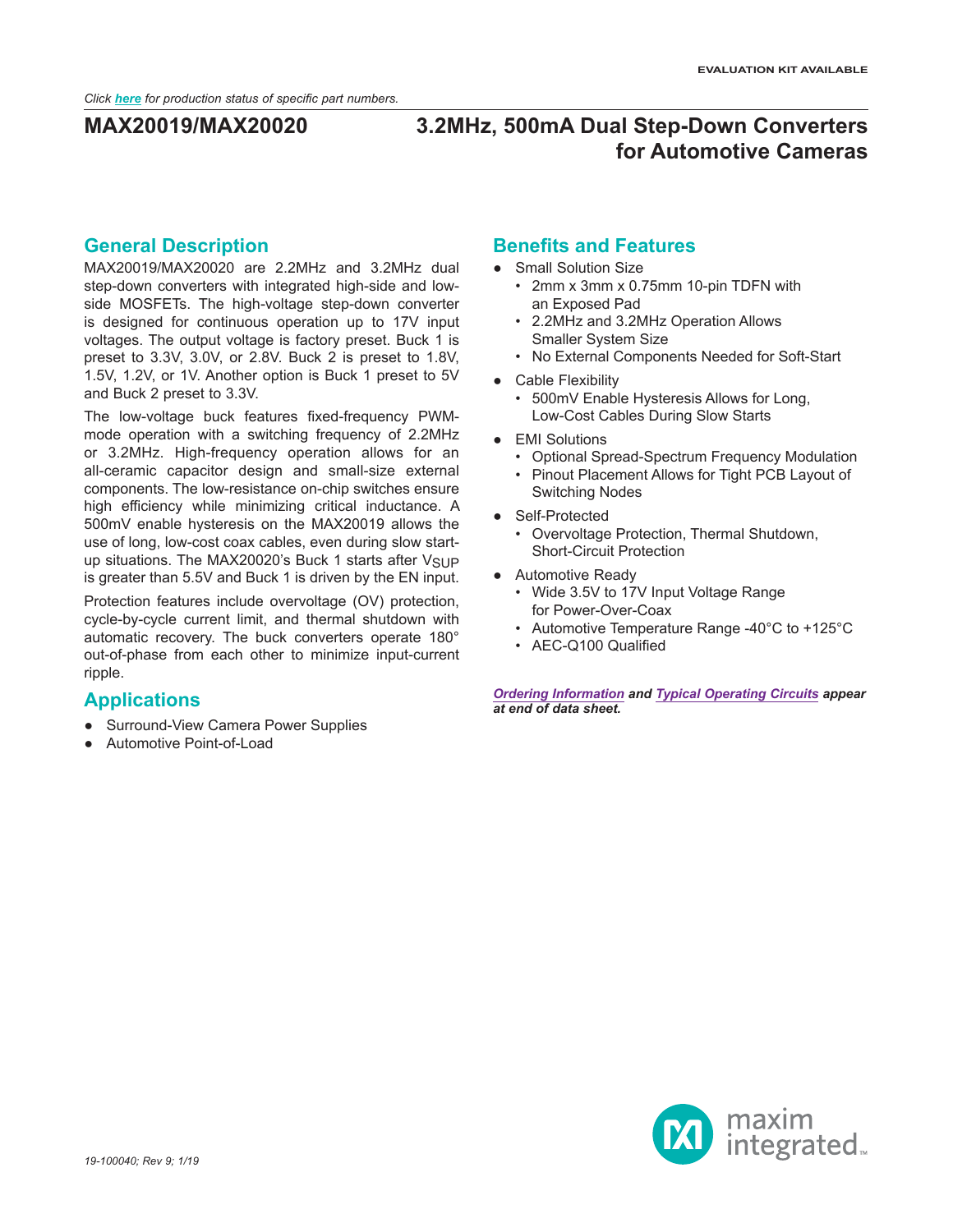## **Absolute Maximum Ratings**

| Continuous Power Dissipation ( $T_A$ = +70°C) |
|-----------------------------------------------|
|                                               |
|                                               |

| Operating Temperature Range -40°C to +125°C |  |
|---------------------------------------------|--|
|                                             |  |
| Storage Temperature Range -65°C to +150°C   |  |
|                                             |  |
|                                             |  |

*\*LX1 has internal clamp diodes to PGND/AGND and SUP. LX2 has internal clamp diodes to PV2 and PGND. Applications that forward bias these diodes should take care not to exceed the IC's package power-dissipation limits.*

*Stresses beyond those listed under "Absolute Maximum Ratings" may cause permanent damage to the device. These are stress ratings only, and functional operation of the device at these*  or any other conditions beyond those indicated in the operational sections of the specifications is not implied. Exposure to absolute maximum rating conditions for extended periods may affect<br>device reliability.

## <span id="page-1-0"></span>**Package Information**

| <b>PACKAGE TYPE: 10 TDFN</b>            |                    |
|-----------------------------------------|--------------------|
| Package Code                            | T1032+2C           |
| <b>Outline Number</b>                   | 21-100125          |
| <b>Land Pattern Number</b>              | 90-100079          |
| <b>PACKAGE TYPE: 10 SWTDFN</b>          |                    |
| Package Code                            | T1032Y+2C          |
| <b>Outline Number</b>                   | 21-100197          |
| <b>Land Pattern Number</b>              | 90-100079          |
| THERMAL RESISTANCE, SINGLE-LAYER BOARD  |                    |
| Junction to Ambient $(\theta_{JA})$     | 87.5°C/W           |
| Junction to Case $(\theta_{\text{JC}})$ | $11.7^{\circ}$ C/W |
| THERMAL RESISTANCE, FOUR-LAYER BOARD    |                    |
| Junction to Ambient $(\theta_{JA})$     | 63.8°C/W           |
| Junction to Case $(\theta_{JC})$        | $11.7^{\circ}$ C/W |

For the latest package outline information and land patterns (footprints), go to **www.maximintegrated.com/packages**. Note that a "+", "#", or "-" in the package code indicates RoHS status only. Package drawings may show a different suffix character, but the drawing pertains to the package regardless of RoHS status.

Package thermal resistances were obtained using the method described in JEDEC specification JESD51-7, using a four-layer board. For detailed information on package thermal considerations, refer to **[www.maximintegrated.com/thermal-tutorial](http://www.maximintegrated.com/thermal-tutorial)**.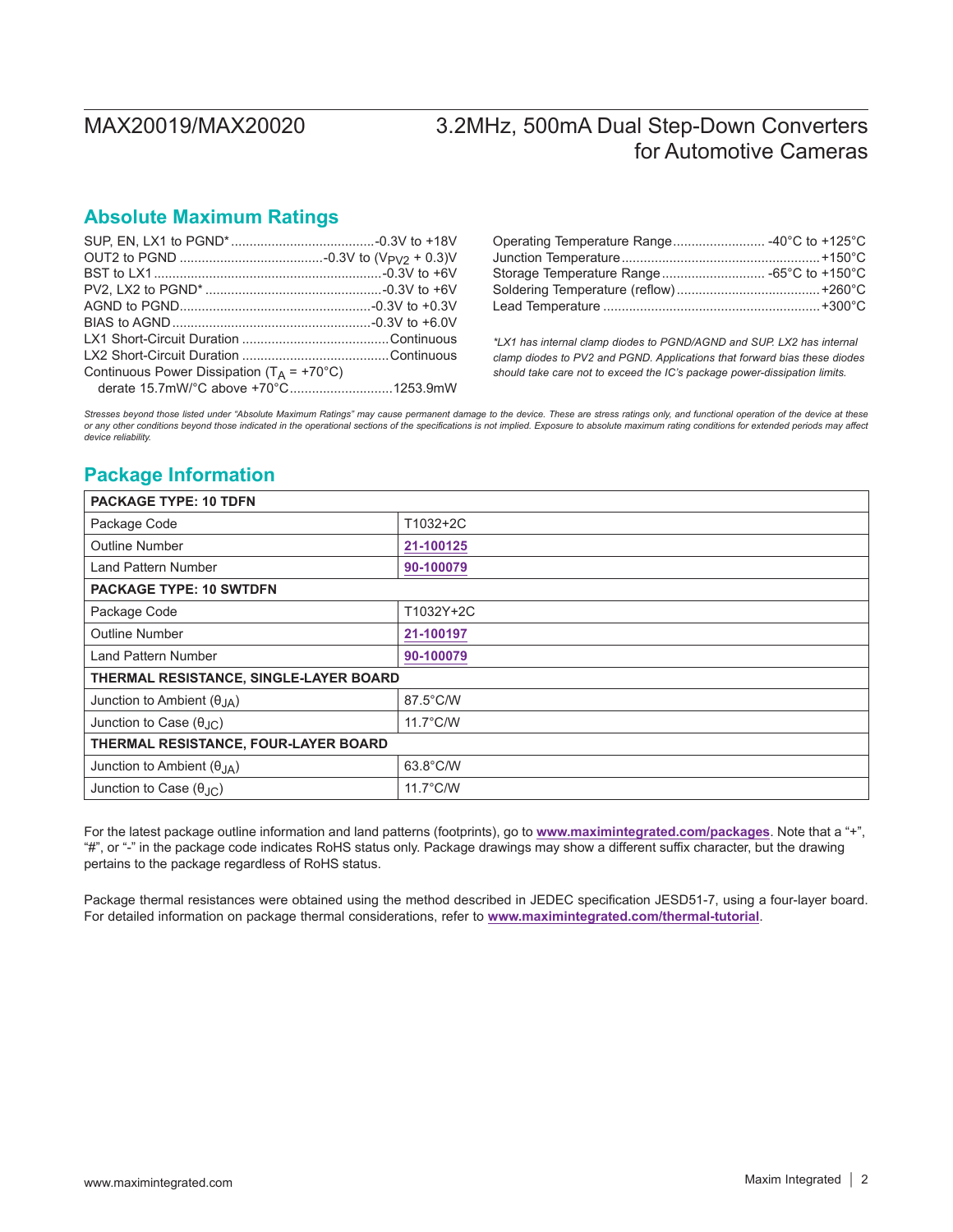## <span id="page-2-0"></span>**Electrical Characteristics**

(V<sub>SUP</sub> = 8V, T<sub>A</sub> = T<sub>J</sub> = -40°C to +125°C, unless otherwise noted. Typical values are at T<sub>A</sub> = +25°C under normal conditions, unless otherwise noted.) (Note 1)

| <b>PARAMETER</b>                                 | <b>SYMBOL</b>           | <b>CONDITIONS</b>                                                                                                      | <b>MIN</b> | <b>TYP</b>     | <b>MAX</b>   | <b>UNITS</b> |  |
|--------------------------------------------------|-------------------------|------------------------------------------------------------------------------------------------------------------------|------------|----------------|--------------|--------------|--|
|                                                  |                         | MAX20019                                                                                                               | 3.5        |                | 17           |              |  |
| <b>Supply Voltage</b>                            | <b>V<sub>SUP</sub></b>  | MAX20020 V <sub>SUP</sub> rising                                                                                       | 5.5        |                | 17           | V            |  |
|                                                  |                         | MAX20020 V <sub>SUP</sub> falling                                                                                      | 5          |                |              |              |  |
| <b>Supply Current</b>                            | <b>I</b> <sub>SUP</sub> | $EN = high$ , no switching,<br>$V_{\text{OUT1}} = 3.3V, V_{\text{OUT2}} = 1.8V$                                        |            | 2.5            | 3.5          | mA           |  |
| Shutdown Supply Current                          |                         | $V_{FN}$ = 0V (MAX20019 only)                                                                                          |            | 20             | 30           |              |  |
|                                                  | ISUP_SHUTDOWN           | $V_{EN}$ = 0V, $V_{SUP}$ < 4V (MAX20020 only)                                                                          |            | 20             | 30           | μA           |  |
| <b>BIAS Regulator Voltage</b>                    | <b>V<sub>BIAS</sub></b> | $V_{SIJP}$ = 6V to 16V, $I_{BIAS}$ = 0mA to 15mA,<br>$C_{\text{BIAS}}$ = 2.2µF                                         |            | 4.75           |              | V            |  |
| <b>BIAS Undervoltage Lockout</b>                 | <b>VUVBIAS</b>          | V <sub>BIAS</sub> falling                                                                                              |            | 2.7            | 2.9          | V            |  |
| <b>BIAS Undervoltage-Lockout</b><br>Hysteresis   | <b>VUVBIASHYS</b>       |                                                                                                                        |            | 400            | 650          | mV           |  |
| Thermal-Shutdown<br>Threshold                    |                         |                                                                                                                        |            | 175            |              | $^{\circ}C$  |  |
| Thermal-Shutdown-<br><b>Threshold Hysteresis</b> |                         |                                                                                                                        |            | 15             |              | $^{\circ}C$  |  |
| <b>BUCK CONVERTER (OUT1)</b>                     |                         |                                                                                                                        |            |                |              |              |  |
|                                                  |                         | $f_{SW}$ = 3.2MHz, 6V < $V_{SUP}$ < 9V,<br>$IOUT1 = 0mA$ to 500mA,<br>$V_{\text{OUT1}} = 3.3V, 3.0V, 2.8V$             | $-3$       |                | $+3$         | $\%$         |  |
| Output Voltage                                   | V <sub>OUT1</sub>       | $f_{SW}$ = 2.2MHz, 6V < $V_{SUP}$ < 9V,<br>$IOUT1 = 0mA$ to 500mA,<br>$V_{\text{OUT1}} = 3.3V, 3.0V, \text{ or } 2.8V$ | $-3$       |                | $+3$         |              |  |
| Line Regulation                                  |                         | $6V < V_{SUP} < 17V$                                                                                                   |            | 0.4            |              | $%$ /V       |  |
| <b>DMOS Peak Current-Limit</b><br>Threshold      | $I_{MAX}$               |                                                                                                                        | 0.8        | 1              | 1.2          | A            |  |
| High-Side DMOS R <sub>DS(ON)</sub>               | R <sub>ON_HS1</sub>     | $I_{LX1}$ = 500mA, $V_{BIAS}$ = 5V                                                                                     |            | 250            | 500          | mΩ           |  |
| Low-Side DMOS R <sub>DS(ON)</sub>                | R <sub>ON LS1</sub>     | $I_{LX1}$ = 500mA, $V_{BIAS}$ = 5V                                                                                     |            | 200            | 500          | mΩ           |  |
| Soft-Start Ramp Time                             |                         | $f_{SW} = 3.2 MHz$                                                                                                     |            | 1.3            |              |              |  |
|                                                  | $t_{SS1}$               | $f_{SW} = 2.2 MHz$                                                                                                     |            | 1.8            |              | ms           |  |
| LX1 Rise Time                                    | t <sub>RISE, LX1</sub>  |                                                                                                                        |            | $\overline{4}$ |              | ns           |  |
| LX1 Leakage Current                              |                         | $T_A = +25^{\circ}C$                                                                                                   |            |                | $\mathbf{1}$ | μA           |  |
| <b>BST Leakage Current</b>                       |                         | $T_A$ = +25°C                                                                                                          |            |                | 1            | μA           |  |
| Minimum On-Time                                  | $t_{ON}$                |                                                                                                                        |            |                | 100          | ns           |  |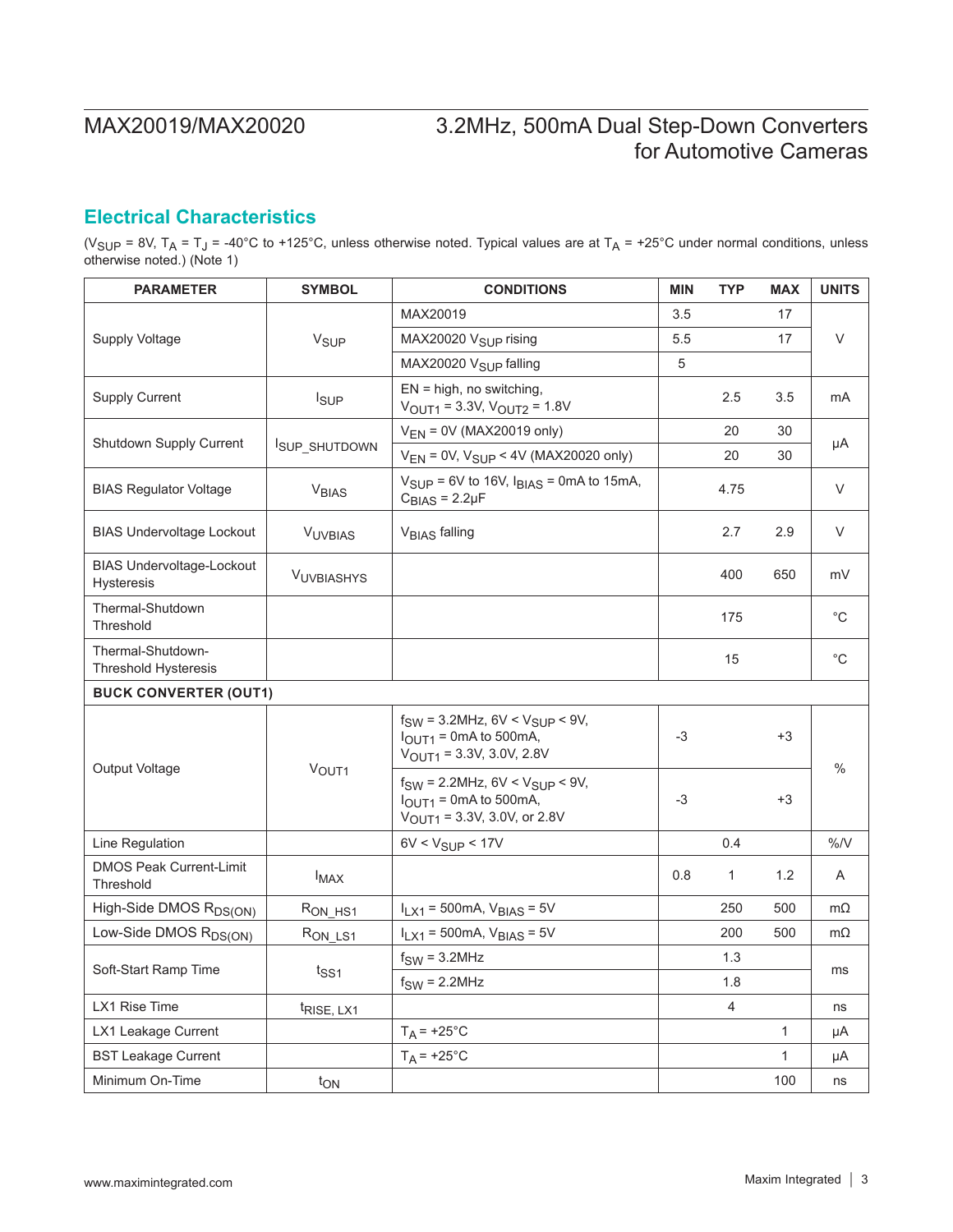## **Electrical Characteristics (continued)**

(V<sub>SUP</sub> = 8V, T<sub>A</sub> = T<sub>J</sub> = -40°C to +125°C, unless otherwise noted. Typical values are at T<sub>A</sub> = +25°C under normal conditions, unless otherwise noted.) (Note 1)

| <b>PARAMETER</b>                    | <b>SYMBOL</b>       | <b>CONDITIONS</b>                                                                                                           |                    | <b>MIN</b> | <b>TYP</b>     | <b>MAX</b> | <b>UNITS</b>  |
|-------------------------------------|---------------------|-----------------------------------------------------------------------------------------------------------------------------|--------------------|------------|----------------|------------|---------------|
| <b>PWM Switching</b>                |                     |                                                                                                                             |                    | 3          | 3.2            | 3.4        | <b>MHz</b>    |
| Frequency                           | fsw                 | Contact factory                                                                                                             |                    | 2          | 2.2            | 2.4        |               |
| Spread Spectrum                     |                     |                                                                                                                             |                    |            | ±3             |            | $\frac{0}{0}$ |
| Maximum Duty Cycle                  |                     |                                                                                                                             |                    | 96         |                |            | $\frac{0}{0}$ |
| <b>OUT1 Pulldown Resistance</b>     |                     | $VOUT1 = 3.3V$ , internal feedback-divider                                                                                  |                    |            | 330            |            | $k\Omega$     |
| VOUT1 Debounce Time                 |                     | Debounce time on VOUT1 falling to 90%<br>before V <sub>OUT2</sub> starts shutdown; restart<br>once $V_{\text{OUT1}} > 95\%$ |                    |            | 25             |            | μs            |
| <b>BUCK CONVERTER (OUT2)</b>        |                     |                                                                                                                             |                    |            |                |            |               |
|                                     |                     | $0A < I_{OUT2} < 500mA$ , $V_{OUT2} = 1.0V$                                                                                 |                    | $-3.5$     |                | $+3.5$     |               |
| <b>Voltage Accuracy</b>             | V <sub>OUT2</sub>   | $0A < I_{OUT2} < 500mA$ , $V_{OUT2} = 1.8V$ ,<br>1.5V or 1.2V                                                               |                    | -3         |                | $+3$       | $\%$          |
|                                     |                     | $0A < I_{OUT2} < 160mA$ , $V_{OUT2} = 1.82V$                                                                                |                    | -3         |                | $+3$       |               |
| High-Side pMOS R <sub>DS(ON)</sub>  | RON HS2             | $I_{LX2}$ = 200mA, $V_{PV2}$ = 2.8V                                                                                         |                    |            | 110            | 250        | $m\Omega$     |
| Low-Side nMOS R <sub>DS(ON)</sub>   | R <sub>ON_LS2</sub> | $I_{LX2}$ = 200mA, $V_{PV2}$ = 2.8V                                                                                         |                    |            | 170            | 350        | $m\Omega$     |
| <b>Current-Limit Threshold</b>      | ILIM2               |                                                                                                                             |                    | 0.8        | $\mathbf{1}$   | 1.2        | A             |
| Soft-Start Ramp Time                | t <sub>SS2</sub>    | $f_{SW} = 3.2 MHz$                                                                                                          |                    |            | 1.3            |            | ms            |
|                                     |                     | $f_{SW} = 2.2 MHz$                                                                                                          |                    |            | 1.8            |            |               |
| <b>OUT2</b> Enable Time             |                     | Time from OUT1                                                                                                              | $f_{SW} = 2.2 MHz$ |            | 1.8            |            |               |
|                                     | $t_{EN2}$           | soft-start done until<br>$f_{SW} = 3.2 MHz$<br>OUT2 begins soft-starts                                                      |                    | 1.3        |                | ms         |               |
| LX2 Leakage Current                 |                     | $V_{PV2}$ = 2.8V, $V_{LX2}$ = $V_{PGND}$ or $V_{PV2}$ ,<br>$T_A$ = +25°C                                                    |                    |            |                | 1          | μA            |
| LX Rise/Fall Time                   |                     | $V_{PV2}$ = 2.8V, $I_{OUT2}$ = 200mA                                                                                        |                    |            | $\overline{4}$ |            | ns            |
| Duty-Cycle Range                    |                     |                                                                                                                             |                    |            |                | 100        | $\frac{0}{0}$ |
| <b>OUT2 Discharge</b><br>Resistance | ROUT2_dis           | Turn on when EN is low, thermal<br>shutdown, or overvoltage                                                                 |                    |            | 500            |            | Ω             |
| <b>OUT2 Pulldown</b><br>Resistance  |                     | $V_{\text{OUT2}}$ = 1.8V, internal feedback-divider                                                                         |                    |            | 180            |            | kΩ            |
| OUT1, OUT2 Phasing                  |                     | (Note 2)                                                                                                                    |                    |            | 180            |            | $\circ$       |
| Overvoltage-Protection              |                     | VOUT2 rising                                                                                                                |                    |            | 107            |            | $\%$          |
| Threshold                           |                     | VOUT2 falling                                                                                                               |                    |            | 105            |            |               |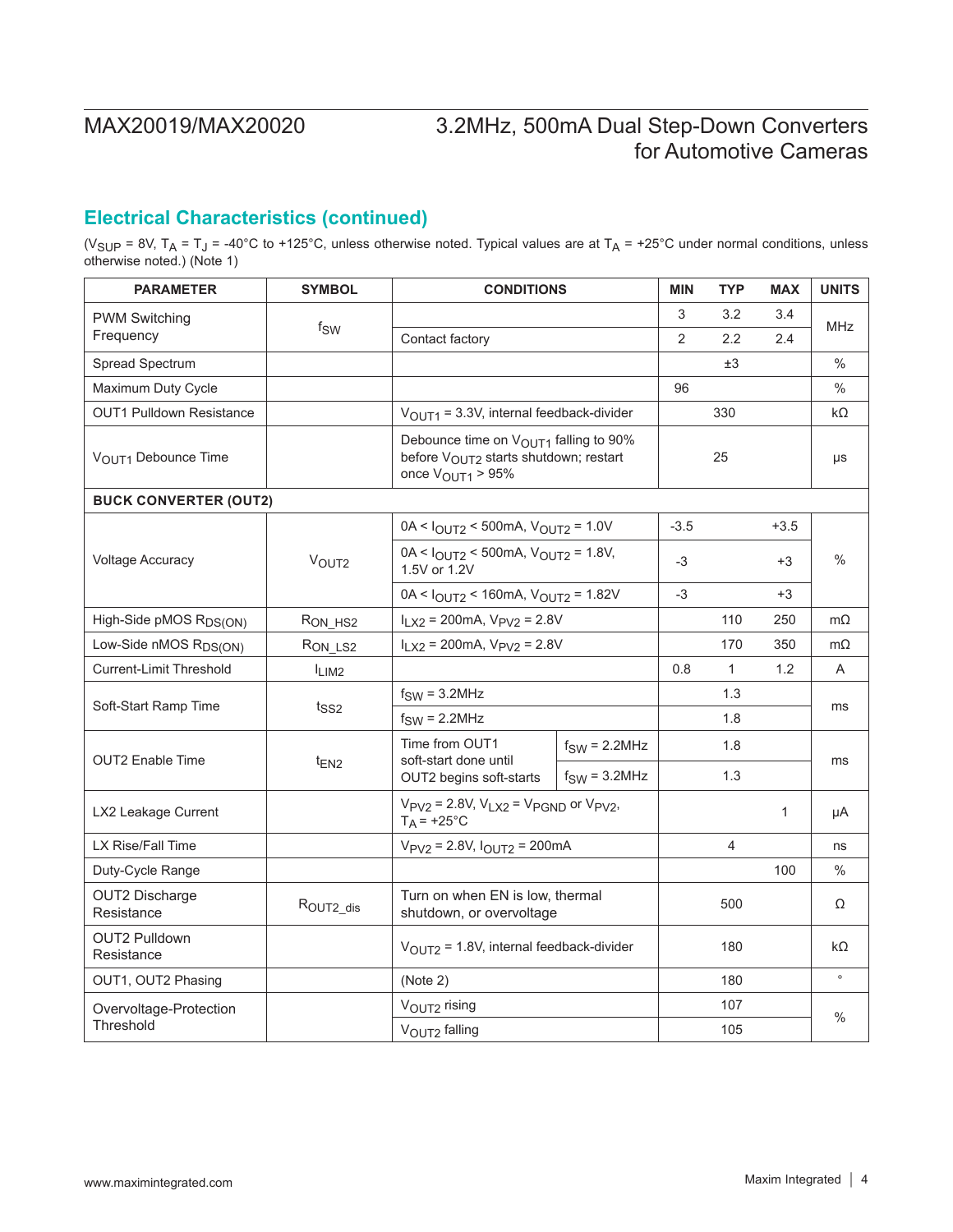## **Electrical Characteristics (continued)**

(V<sub>SUP</sub> = 8V, T<sub>A</sub> = T<sub>J</sub> = -40°C to +125°C, unless otherwise noted. Typical values are at T<sub>A</sub> = +25°C under normal conditions, unless otherwise noted.) (Note 1)

| <b>PARAMETER</b>        | <b>SYMBOL</b>         | <b>CONDITIONS</b>                                       |     | <b>TYP</b> | <b>MAX</b> | <b>UNITS</b> |
|-------------------------|-----------------------|---------------------------------------------------------|-----|------------|------------|--------------|
| <b>LOGIC LEVEL (EN)</b> |                       |                                                         |     |            |            |              |
| Input Rising Threshold  | $V_{EN}$              | MAX20019                                                | 1.0 | 1.5        | 2.2        | V            |
| Input Hysteresis        |                       | Falling hysteresis (MAX20019)                           |     | 0.5        |            | $\vee$       |
| Input Rising Threshold  |                       | $V_{SI}$ p rising (MAX20020)                            |     | 5          |            | $\vee$       |
| Input Falling Threshold |                       | $V_{\text{SUP}}$ falling (MAX20020)                     |     | 4.5        |            | V            |
| Input Current           |                       | Logic input only, $T_A = +25^{\circ}C$                  |     |            |            | μA           |
| EN Input High Threshold | <b>V<sub>EN</sub></b> | MAX20020, $V_{\text{SUP}}$ > 5V, $V_{\text{FN}}$ rising | 2.4 |            |            | $\vee$       |
| EN Input Low Threshold  |                       | MAX20020, $V_{SIIP} > 5V$ , $V_{FN}$ falling            |     |            | 0.6        | $\vee$       |

**Note 1:** Limits are 100% production tested at  $T_A$  = +25°C. Limits over the operating temperature range and relevant supply voltage are guaranteed by design and characterization. Typical values are at  $T_A$  = +25°C.

**Note 2:** Guaranteed by design; not production tested.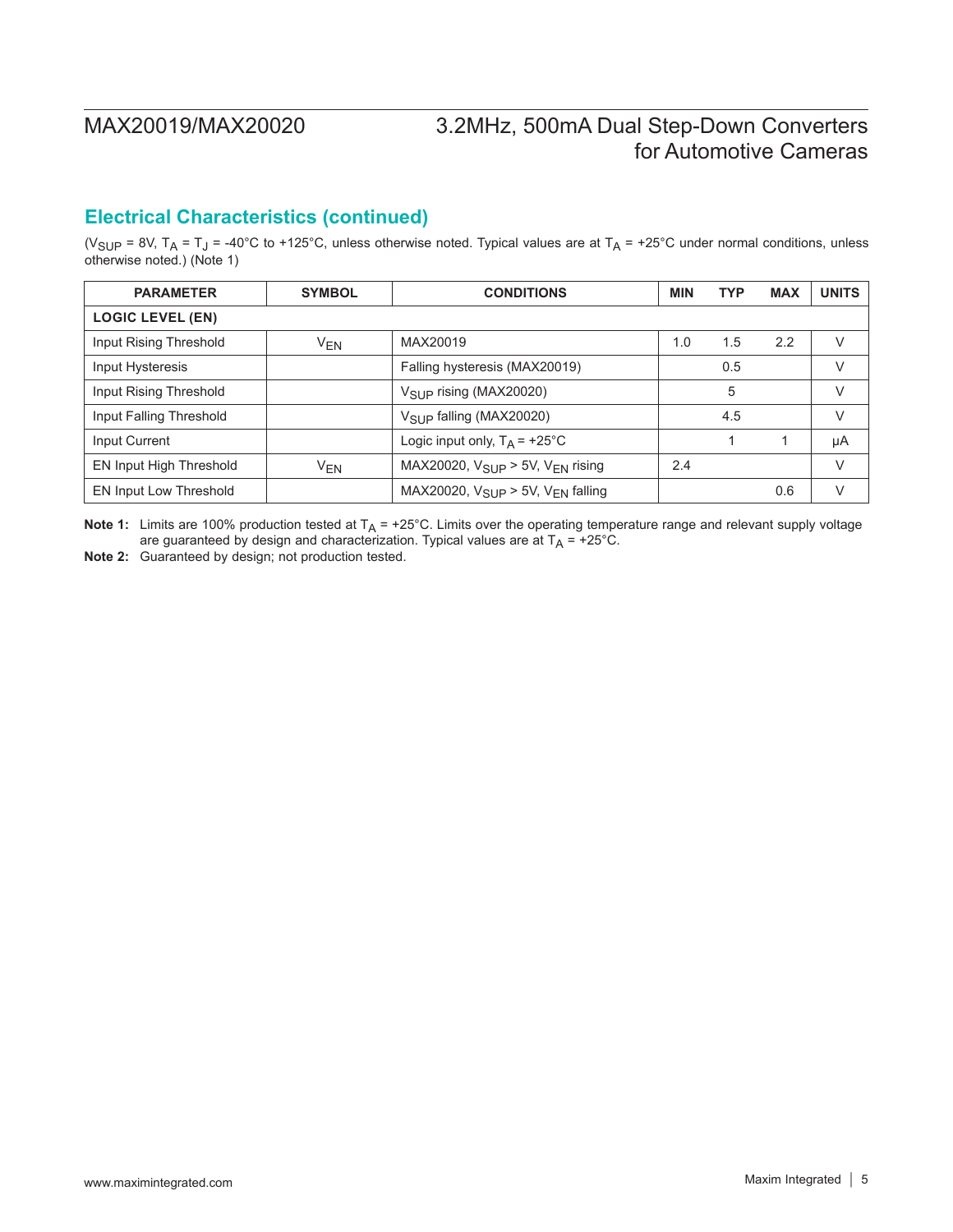### **BUCK1 3.2MHz EFFICIENCY vs. LOAD CURRENT** 100 90 80 <u> I III III II</u> 70  $V_{\text{SUP}} = 12V$  $V_{\text{SUP}} = 10V$ EFFICIENCY (%) EFFICIENCY (%) 60  $V_{\text{SUP}} = 8V$  $V_{SUP} = 6V$ 50  $||||||||||||$ 40 3.2MHz 30  $V_{\text{OUT1}} = 3.3V$  $V_{\text{OUT2}}$  = 0V 20  $V_{EN} = 0V$  $T_{A} = +25^{\circ}C$ 10  $\overline{1}$  $0 -$ <br>0.0 0.0 0.1 0.2 0.3 0.4 0.5 LOAD CURRENT (A) **BUCK2 3.2MHz EFFICIENCY vs. LOAD CURRENT** toc03 100 90 80 70 60 EFFICIENCY (%) EFFICIENCY (%) 50 40 MAX20019 3.2MHz 30  $V_{\text{OUT1}} = 3.3V$  $V_{\text{OUT2}} = 1.8V,$ 20  $T_A = +25$ °C 10  $0$ <br> $0.0$ 0.0 0.1 0.2 0.3 0.4 0.5 LOAD CURRENT (A) **BUCK1 LOAD TRANSINET** toc05  $V_{SUP} = 8V$  $V_{\text{OUT1}} = 3.3V$  ${\sf f}_{\mathsf{SW}}$  = 3.2MHz 100mV/div V<sub>OUT1</sub> (AC-COUPLED) I OUT1 500mA/div

50µs/div

## **Typical Operating Characteristics**



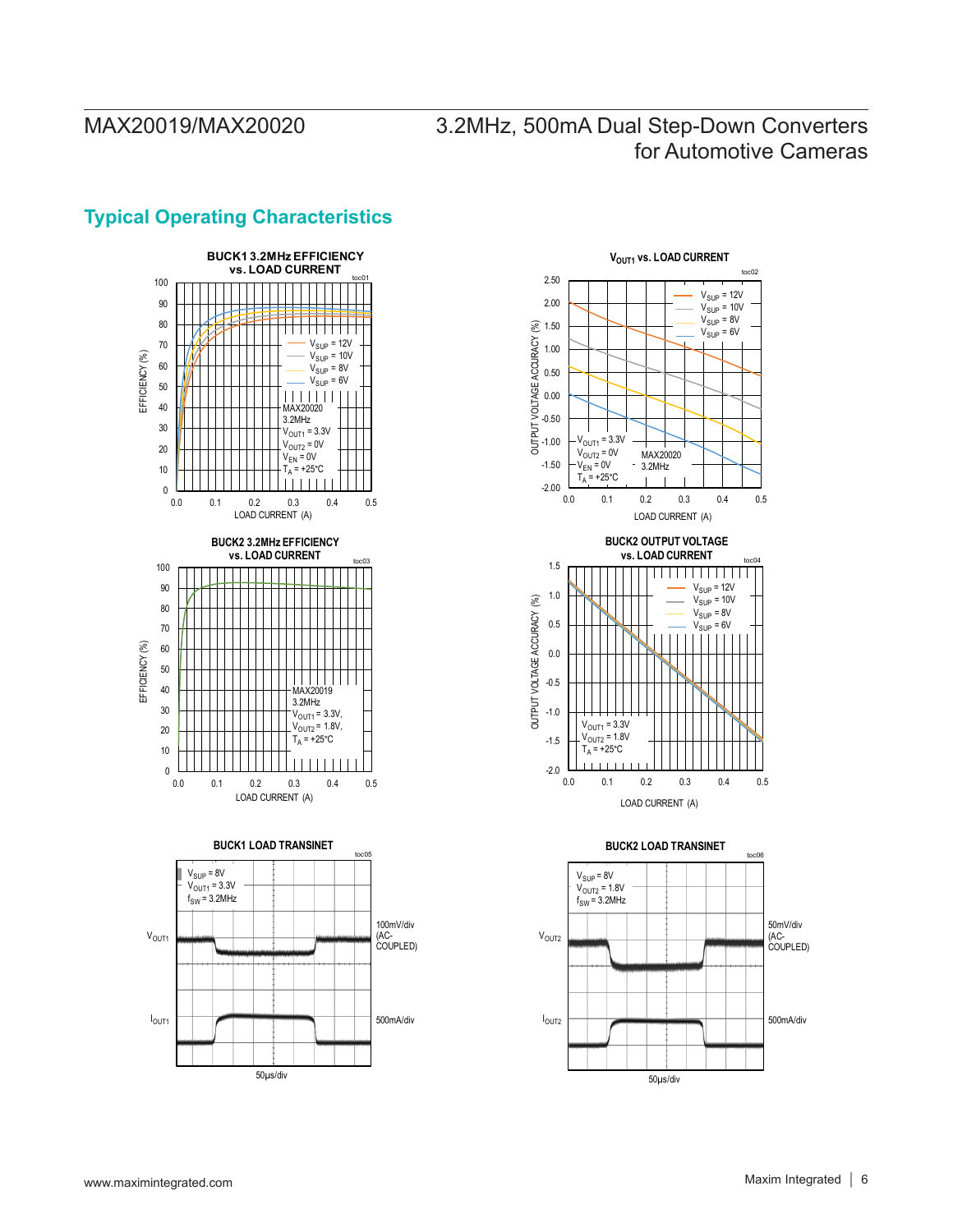# **Typical Operating Characteristics (continued)**

![](_page_6_Figure_3.jpeg)

**MAX20019 60mA OUTPUT1 RIPPLE**

![](_page_6_Figure_5.jpeg)

![](_page_6_Figure_6.jpeg)

![](_page_6_Figure_7.jpeg)

1V/div 5V/div toc08 500µs/div  $V<sub>OUT1</sub>$ V<sub>OUT2</sub>  $V_{\text{SUP}}$  $V_{EN}$ 3.3V 8V  $f_{SW}$  = 3.2MHz

**MAX20020 EN BUCK2 STARTUP**

![](_page_6_Figure_9.jpeg)

**LINE TRANSIENT**

![](_page_6_Figure_11.jpeg)

### **MAX20019 360mA OUTPUT1 RIPPLE**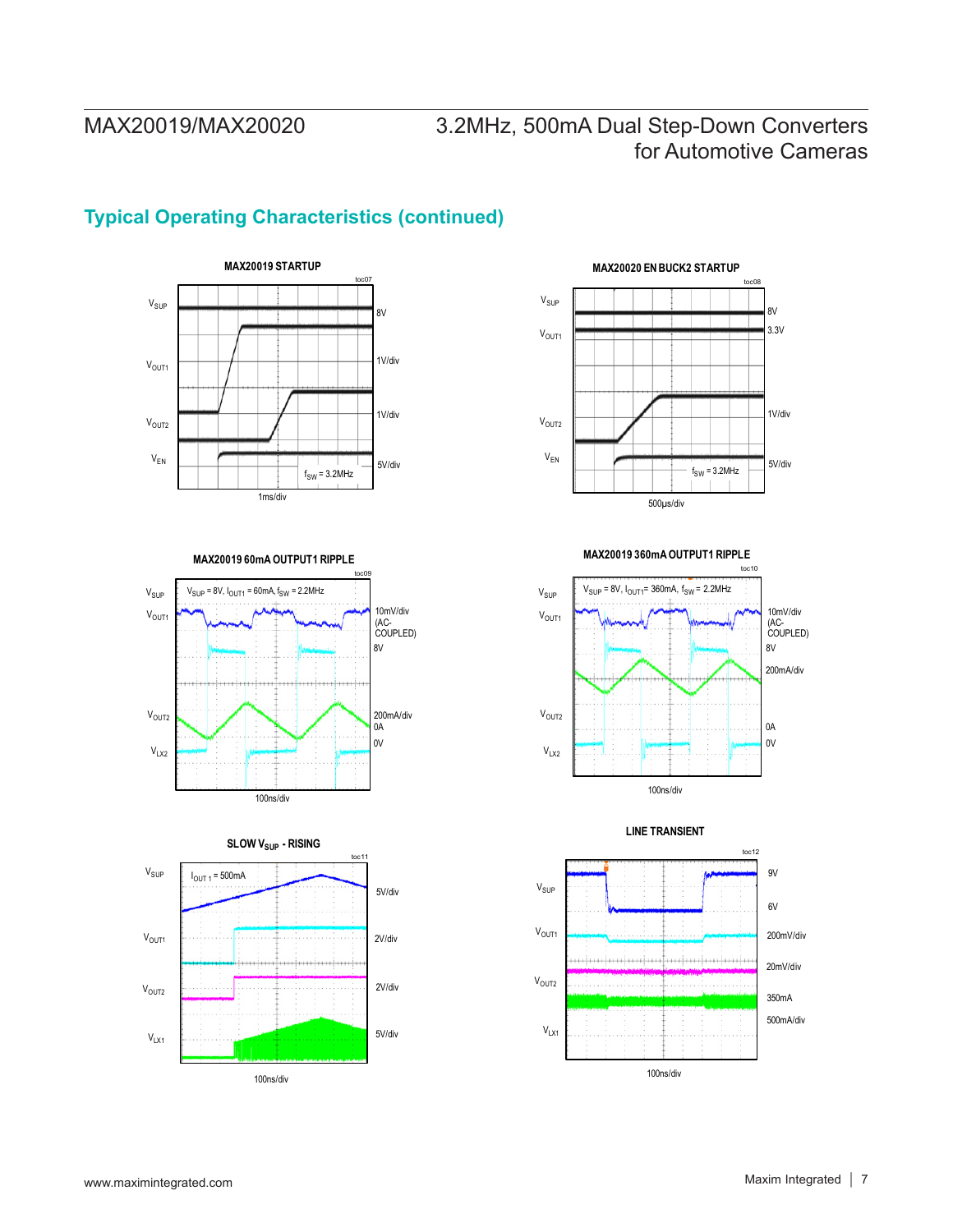# **Pin Configuration**

![](_page_7_Figure_3.jpeg)

## **Pin Description**

| <b>PIN</b>      | <b>NAME</b>      | <b>FUNCTION</b>                                                                                                                                                                                                                    |
|-----------------|------------------|------------------------------------------------------------------------------------------------------------------------------------------------------------------------------------------------------------------------------------|
|                 | <b>SUP</b>       | Voltage-Supply Input and Internal High-Side Switch Supply Input. SUP powers the internal linear regulator<br>and power to the internal switches of Buck 1. Connect a 10µF capacitor to ground. See the<br>Input Capacitor section. |
| 2               | LX1              | Inductor Switching Node for Buck 1. Shutdown-discharge resistance when part is disabled.<br>See the <i>Inductor Selection</i> section for component values.                                                                        |
| 3               | <b>PGND</b>      | Power Ground. Connect PGND and AGND together. Connect to the exposed pad.<br>Refer to the EV kit layout for details.                                                                                                               |
| 4               | LX <sub>2</sub>  | Inductor Switching Node for Buck 2. See the <i>Inductor Selection</i> section for details.                                                                                                                                         |
| 5               | PV <sub>2</sub>  | Buck 2 Voltage Input and Voltage-Feedback Sense of Switching-Regulator Output 1. Connect to the output<br>capacitor of Buck 1 with a very short and wide trace. See the PCB Layout Guidelines section.                             |
| 6               | OUT <sub>2</sub> | Voltage Feedback Sense of Switching Regulator Output 2. The discharge resistor is enabled when<br>$EN = 0$ , overvoltage on Buck 2, or thermal shutdown occurs.                                                                    |
| $\overline{7}$  | <b>BIAS</b>      | Linear Regulator Output. BIAS powers up the internal circuitry. Bypass with a 2.2µF capacitor to ground.                                                                                                                           |
| 8               | <b>AGND</b>      | Analog Ground. Connect PGND and AGND together at the input capacitor. See the PCB Layout<br>Guidelines section.                                                                                                                    |
| 9               | EN               | High-Voltage-Tolerant Enable Input with Hysteresis. Driving the MAX20019 EN high enables Buck 1<br>and Buck 2 based on the timing in the Electrical Characteristics table. Driving the MAX20020 EN high<br>enables Buck 2.         |
| 10 <sup>1</sup> | <b>BST</b>       | High-Side Driver Supply. Connect a 0.1µF capacitor between LX1 and BST for proper operation.                                                                                                                                       |
|                 | EP               | Exposed Pad. Must be connected to ground plane on PCB, but is not a current-carrying path,<br>only needed for thermal transfer.                                                                                                    |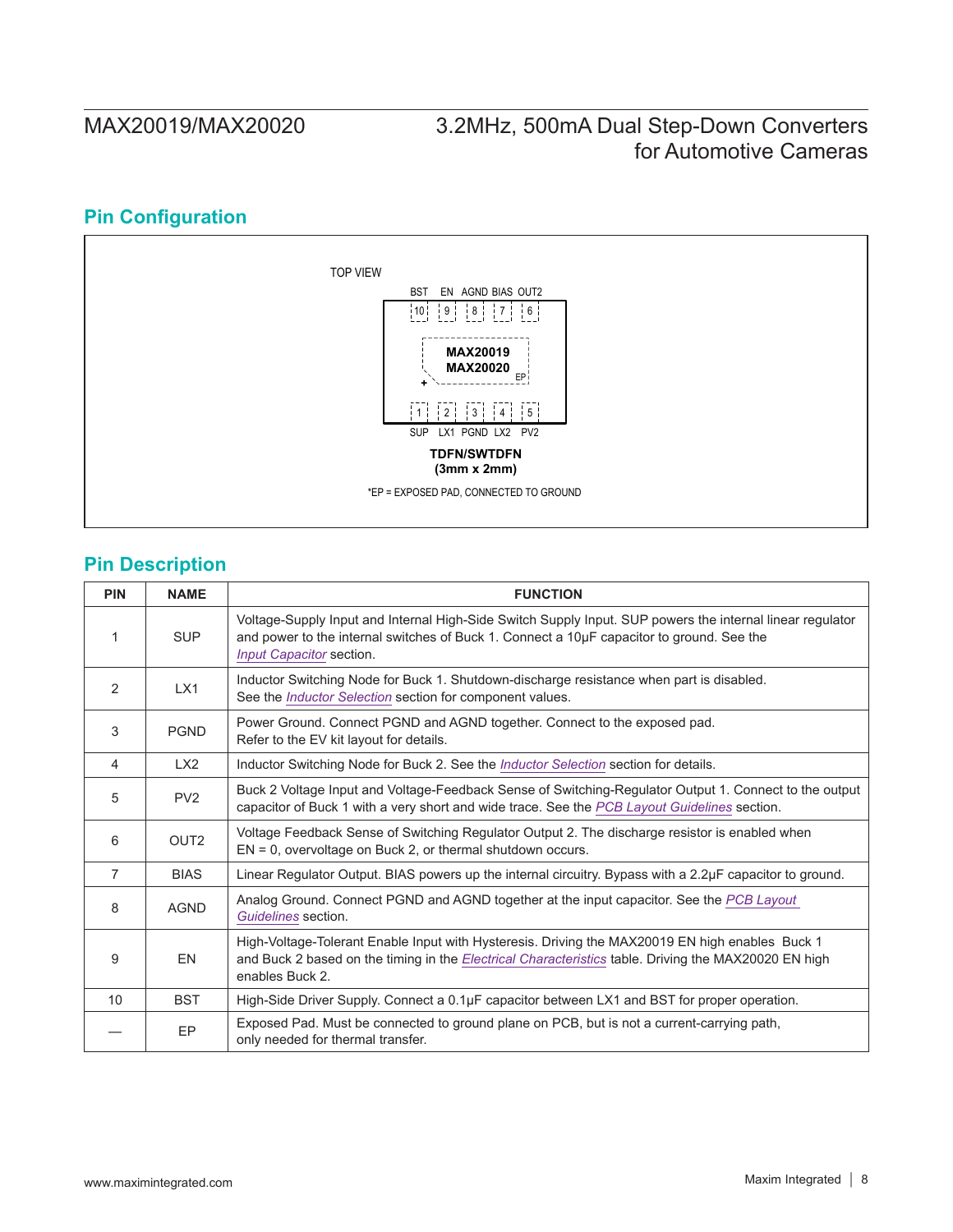# **Functional Diagrams**

![](_page_8_Figure_3.jpeg)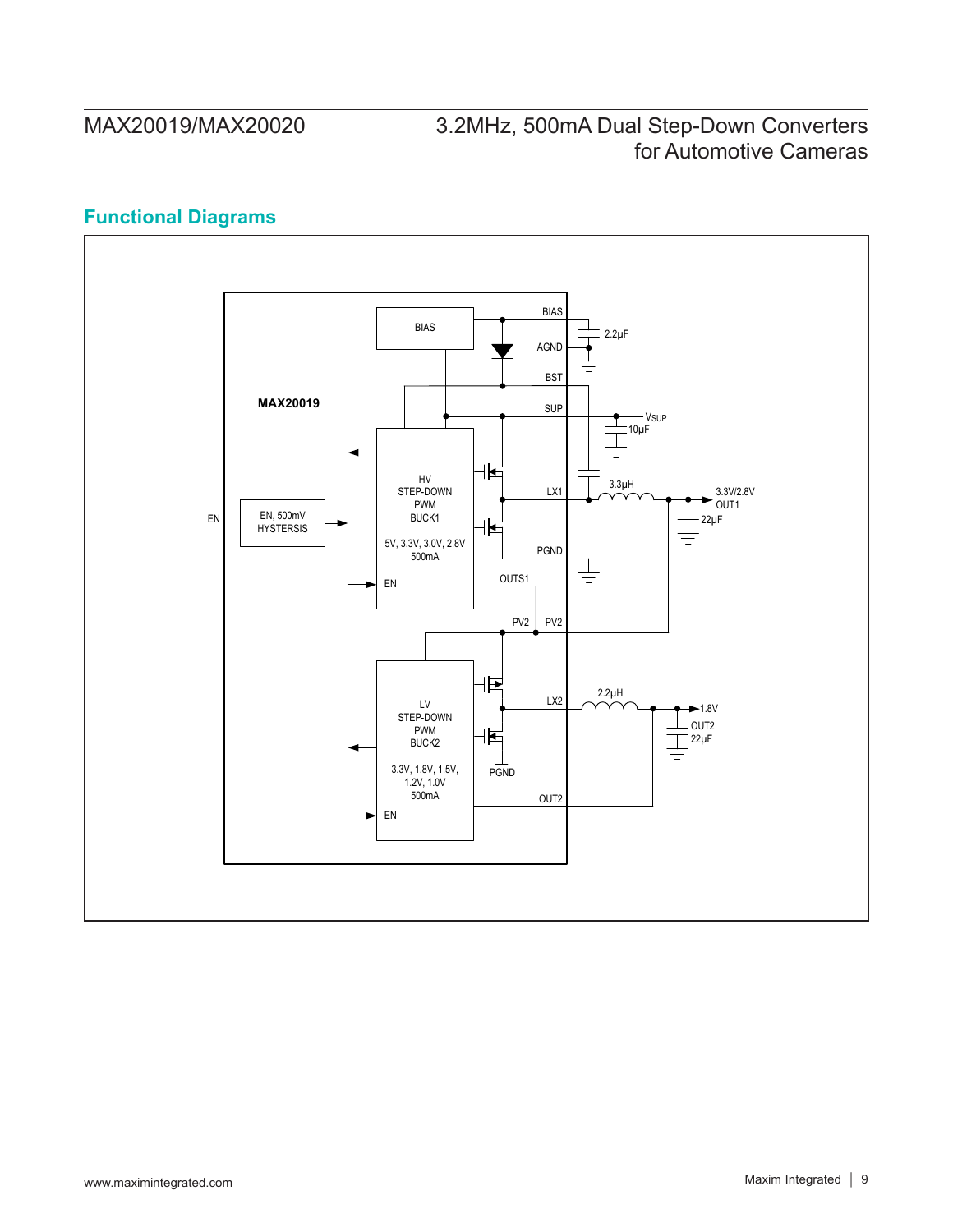# **Functional Diagrams (continued)**

![](_page_9_Figure_3.jpeg)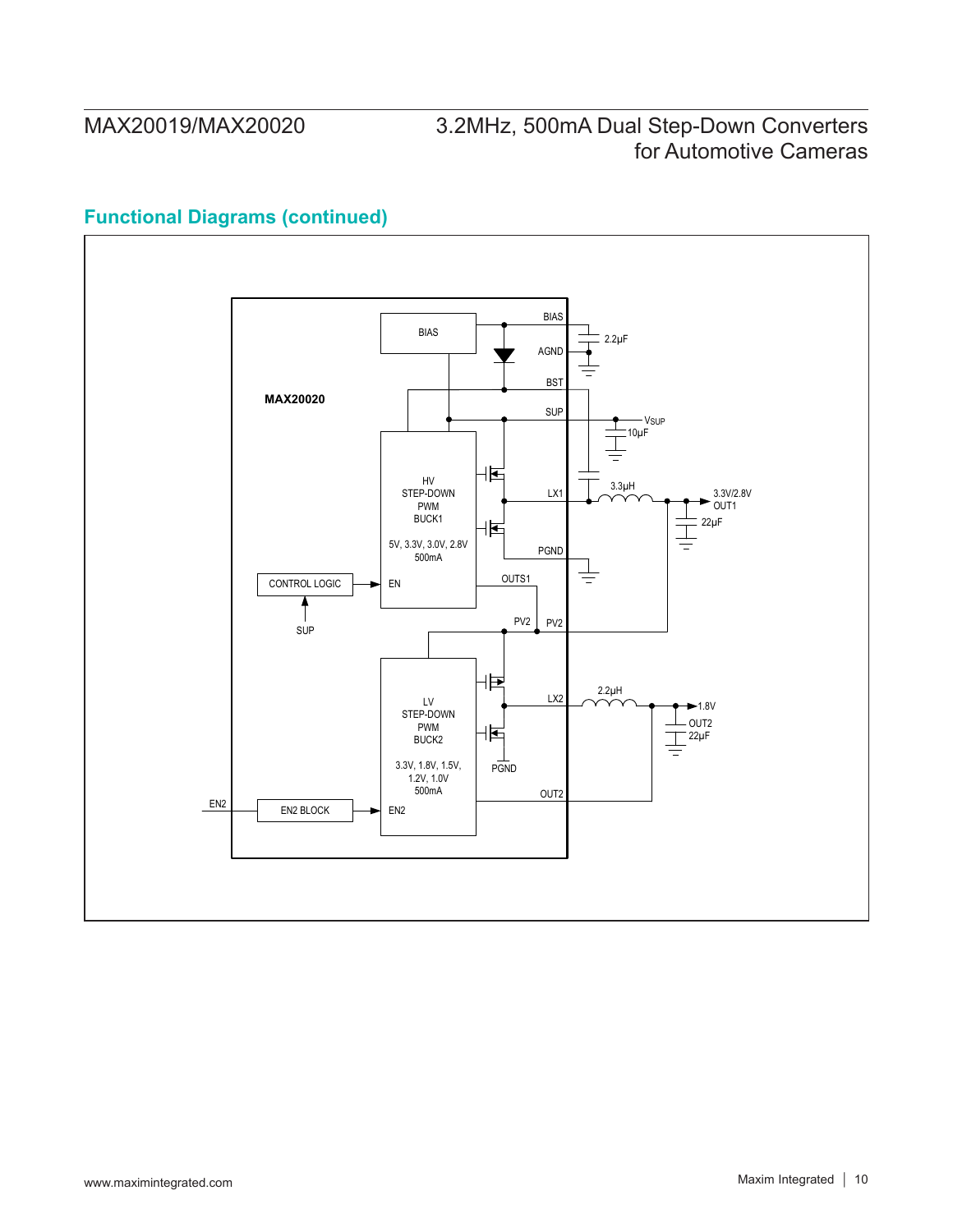### **Detailed Description**

The MAX20019/MAX20020 are small, dual synchronous step-down converters with integrated high-side and lowside MOSFETs. The low-side MOSFET enables fixedfrequency forced-PWM (FPWM) operation. The highvoltage step-down converters operate up to 17V input voltages. The switching frequency is set to 3.2MHZ or factory programmable to 2.2MHz allowing for small component size. The devices' output voltage is factory preset with Buck 1 set to 3.3V, 3.0V, or 2.8V, and Buck 2 preset to 1.8V, 1.5V, 1.2V, or 1V. Buck 1 can be set to 5V with Buck 2 set to 3.3V. The Buck 1 converter can run at 96% duty cycle in dropout and the Buck 2 converter can run at 100% duty cycle in dropout.

The MAX20019 EN pin uses a 500mV hysteresis to accommodate for long and high-impedance cables. The MAX20020 Buck 1 starts when  $V_{\text{SUP}}$  > 5.5V (rising), and EN enables Buck 2. Protection features include cycleby-cycle current limit, Buck 2 overvoltage monitoring and pulldown, and thermal shutdown with automatic recovery. Spread spectrum improves EMI performance.

### **DC-DC Converter Control Architecture**

The step-down converter uses a PWM peak currentmode-control scheme, with a load-line architecture. Peak current-mode control provides several advantages over voltage-mode control, including precise control of the inductor current on a cycle-by-cycle basis, simpler compensation.

The output voltage is positioned slightly positive at no load (still within the tolerance window), to take advantage of the fact that any load disturbance is a load step only. This increases the amount of margin available to the undershoot that occurs on a load step, allowing a reduction in the required output capacitance. As the load increases, a small but controlled amount of load regulation ("load-line") error occurs, so that at heavier loads the voltage is positioned slightly below nominal. This takes advantage of the fact that any load disturbance is load released, increasing the amount of margin available to the overshoot that occurs.

### **Maximum Duty-Cycle Operation**

The Buck 1 converter has a maximum duty cycle of 96% (typ). The IC monitors the off-time (time for which the low-side FET is on) in PWM every switching cycle. Once the minimum off-time is reached, the low-side FET is forced on for 150ns (typ) every 8µs (3.2MHz) and 12µs (2.2MHz). The input voltage at which the devices enter dropout changes depending on the input voltage, output voltage, switching frequency, load current, and the efficiency of the design.

The Input voltage at which the devices enter dropout can be approximated as:

### $V_{\text{SUP}} = (V_{\text{OUT1}} + (I_{\text{OUT1}} \times R_{\text{ON}}) / 0.96)$

**Note:** The equation above does not take into account the efficiency and switching frequency, but is a god first-order approximation. Use the  $R_{ONHS}$  number from the Max column in the *[Electrical Characteristics](#page-2-0)* table.

The Buck 2 converter can operate at 100% duty cycle since the high-side MOSFET is a p-channel.

### **Linear Regulator Output (BIAS)**

The devices include a 5V linear regulator ( $V_{\text{BIAS}}$ ) that provides power to the internal circuit blocks. Connect a 2.2μF ceramic capacitor from BIAS to AGND.

### **System Enable (EN)**

The MAX20019 uses an enable control input (EN) to activate the devices from their low-power shutdown mode. EN is high-voltage compatible and can be connected to SUP. The MAX20020 EN only controls the Buck 2 converter and requires  $V_{\text{SUP}}$  > 5.5V and  $V_{\text{OUT1}}$  to have reached regulation before powering up Buck 2 (see the *[Startup and Soft-Start](#page-10-0)* section).

A logic-low at the MAX20019 EN shuts down the device. During shutdown, the internal linear regulator and gate drivers turn off. Shutdown is the lowest power state. Driving the MAX20020 EN pin low while  $V_{\text{SUP}} > 5V$  only shuts down the OUT2 converter.

### <span id="page-10-0"></span>**Startup and Soft-Start**

The ICs feature an internal soft-start timer and delay timer. [Figure 1](#page-11-0) and [Figure 2](#page-11-1) show startup timing, delay timing between Buck 1, Buck 2, and EN effect on timing.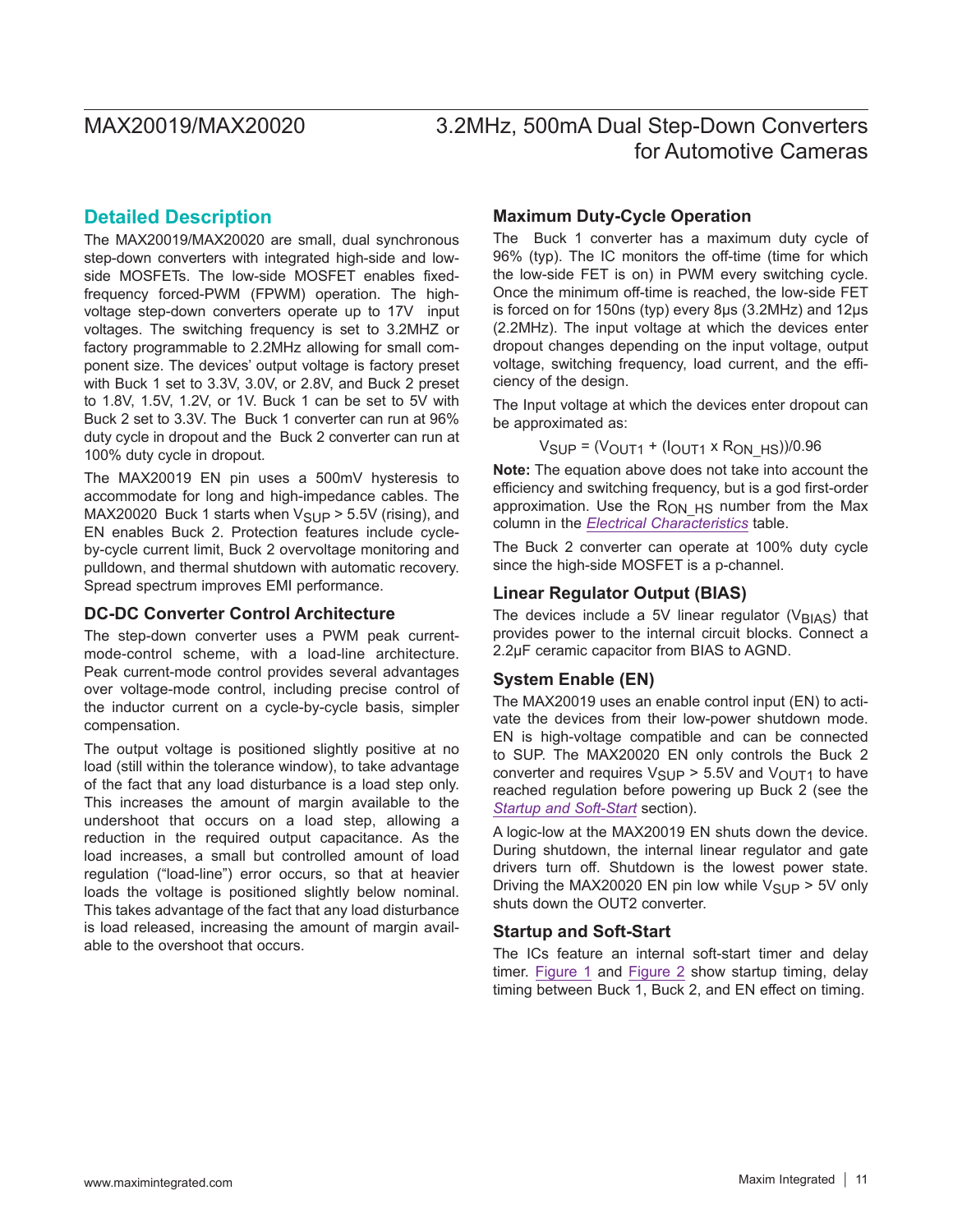<span id="page-11-0"></span>![](_page_11_Figure_2.jpeg)

*Figure 1. MAX20019 Soft-Start Timing for 3.2MHz (2.2MHz)*

<span id="page-11-1"></span>![](_page_11_Figure_4.jpeg)

*Figure 2. MAX20020 Soft-Start Timing for 3.2MHz (2.2MHz)*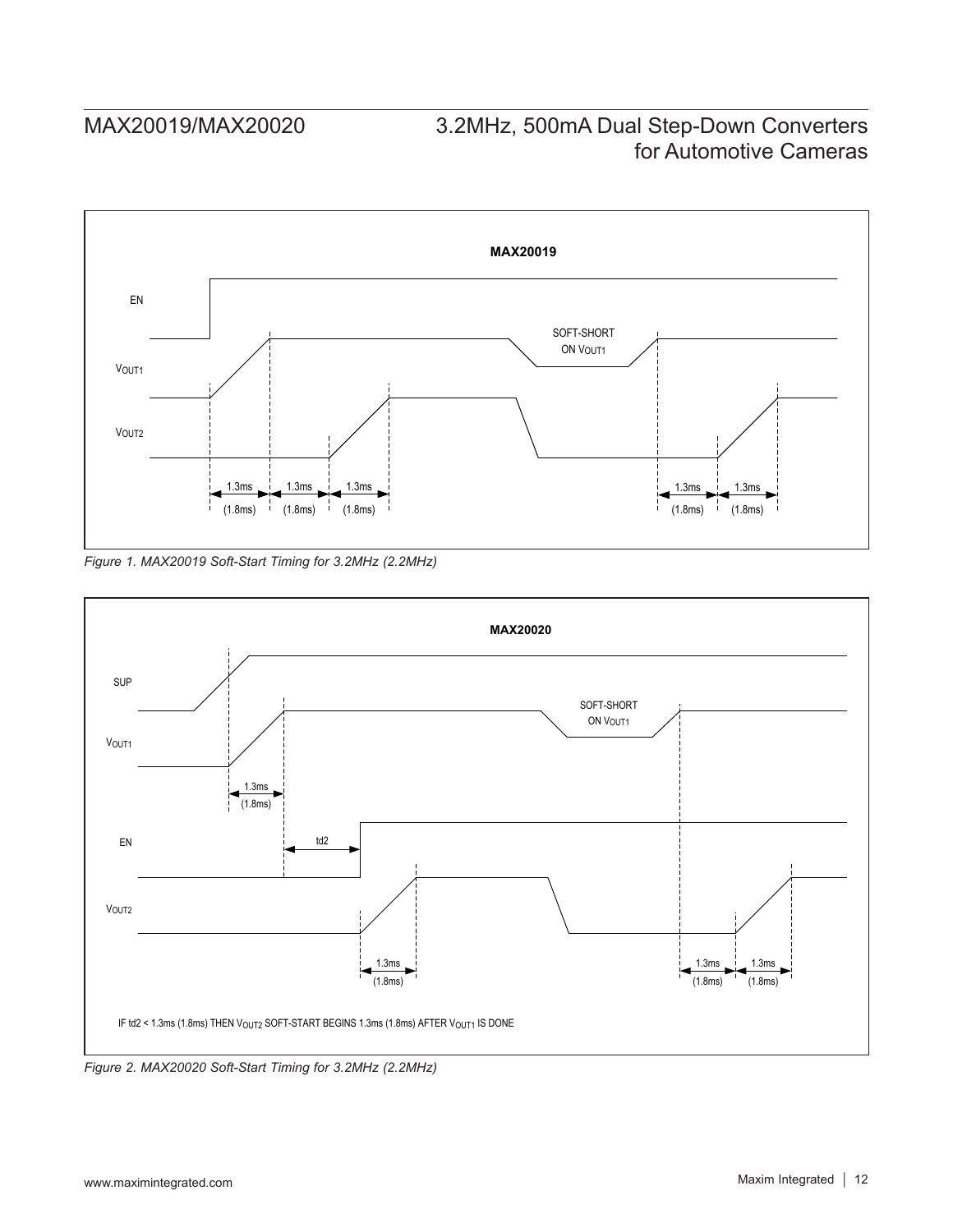### **Current Limit/ Short-Circuit Condition**

The devices have fault protection designed to protect them against abnormal conditions. If either output is shorted, then that respective converter implements a cycle-by-cycle current limit. If  $V_{\text{OUT1}}$  is below 90% of the factory-preset voltage,  $V_{\text{OUT2}}$  is disabled. Buck 2 only reenters soft-start if  $V_{\text{OUT1}}$  recovers above 95%.

The device also has overtemperature protection. If the die temperature exceeds approximately 175°C, the device stops switching until the die temperature drops by approximately 15°C and then resumes operation, going through soft-start once again.

### **OUT2 Overvoltage Protection**

OUT2 is monitored for overvoltage and responds by turning off the high-side and low-side MOSFETs and enabling the 500Ω pulldown resistor on OUT2. The overvoltage rising and falling thresholds are provided in the *[Electrical Characteristics](#page-2-0)* table.

### <span id="page-12-2"></span>**Internal Oscillator**

The switching frequency ( $f_{SW}$ ) is set at the factory to 2.2MHz or 3.2MHz for both converters. The higher 3.2MHZ frequency allows designs with lower inductor values and less output capacitance. Consequently, peak currents and I2R losses are lower at higher switching frequencies, but core losses, gate-charge currents, and switching losses increase. If typical input voltage is expected over 10V, then values of  $V_{IN}$ ,  $V_{OUIT}$ ,  $I_{OUIT}$ , and DCR losses may require the 2.2MHz switching frequency due to minimum on-time constraints.

### <span id="page-12-1"></span>**Table 1. Output-Voltage Selections**

## **Applications Information**

### **Output-Voltage Selection**

Output voltages are set at the factory. Available options are shown in [Table 1.](#page-12-1)

### <span id="page-12-0"></span>**Inductor Selection**

Three key inductor parameters must be specified for operation with the device: inductance value (L), inductor saturation current ( $I_{SAT}$ ), and DC resistance ( $R_{DC}$ ). To select inductance value, the ratio of inductor peak-to-peak AC current to DC average current (LIR) must be selected first. A good compromise between size and loss is a 30% peak-to-peak ripple current to average current ratio (LIR = 0.3). The switching frequency, input voltage, output voltage, and selected LIR then determine the inductor value as follows:

$$
L1 = ((VSUP - VOUT1) × VOUT1)/(VSUP ×fgw × (IOUT1+IPV2) × LIR)
$$

and:

$$
L2 = ((V_{PV2} - V_{OUT2}) \times V_{OUT2})/(V_{PV2} \times V_{SW} \times V_{OUT2} \times LIR)
$$

where V<sub>SUP</sub>, V<sub>OUT1</sub>, V<sub>OUT2</sub>, I<sub>OUT1</sub>, and I<sub>OUT2</sub> are typical values (so efficiency is optimum for typical conditions). The switching frequency is set by factory programming (see the *[Internal Oscillator](#page-12-2)* section). [Table 1](#page-12-1) lists some of the inductor values for 300mA output current and several output voltages.

| <b>OUTPUT</b>     | <b>VOLTAGE SELECTIONS (V)</b> |     |     |      |  |  |  |
|-------------------|-------------------------------|-----|-----|------|--|--|--|
| V <sub>OUT1</sub> | $5*$                          | 3.3 |     |      |  |  |  |
| V <sub>OUT2</sub> | $3.3*$                        |     | 1.8 |      |  |  |  |
| $V_{\rm OUT2}$    |                               | 1.5 | 1.5 | . .ხ |  |  |  |
| Vout2             |                               | 1.2 | 1.2 |      |  |  |  |
| VOUT2             |                               |     | 1.U |      |  |  |  |

*\*Contact factory for availability.*

## Table 2. Inductor Values for Typical V<sub>IN</sub>, V<sub>OUT</sub>, and I<sub>OUT</sub> Requirements

| $V_{\text{SUP}}/V_{\text{OUT}}$ (V)      | 8V<br>(3.3V) | 7V<br>(3.3V) | 7V<br>(2.8V) | 12V<br>$(3.3V^*)$ | 3.3V<br>(1.8V) | 2.8V<br>(1.8V) |
|------------------------------------------|--------------|--------------|--------------|-------------------|----------------|----------------|
| Inductor (µH), $I_{\text{LOAD}}$ = 300mA | 6.8          | 6.8          | 6.8          | 10                | 2.2            | 2.2            |
| Inductor (µH), $I_{\text{LOAD}}$ = 500mA | 4.7          | 3.3          | 3.3          | 8.2               |                |                |

 $*$  $f_{SW}$  = 2.2MHz.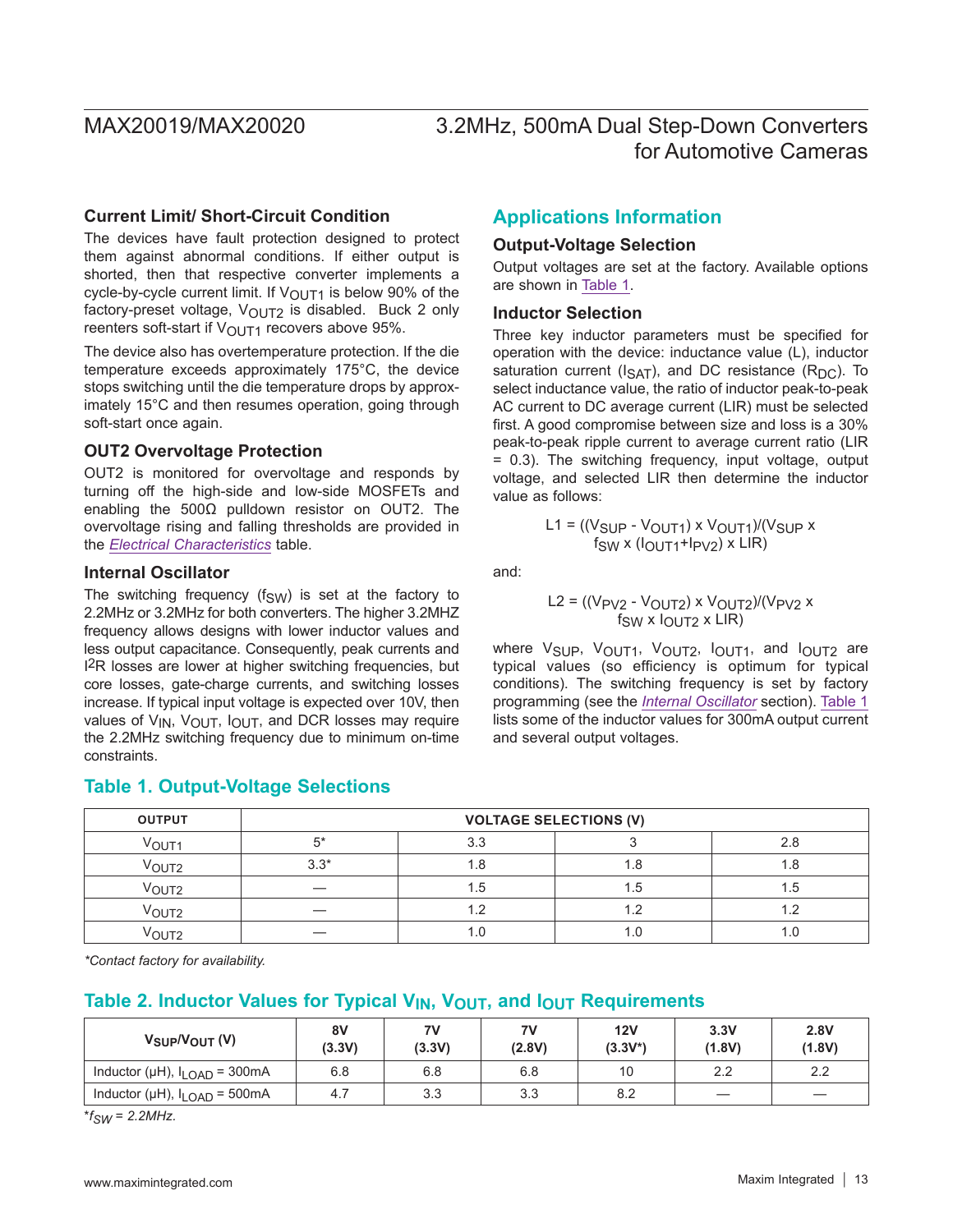### <span id="page-13-0"></span>**Input Capacitor**

The recommended system input capacitor is 10µF with an X5R rating or better. The input filter capacitor reduces peak currents drawn from the power source and reduces noise and voltage ripple on the input caused by the circuit's switching.

### **Output Capacitor**

The minimum output capacitance should be 22µF ceramic with an X7S or X7R rating. The value and quality of this capacitor is critical, as it sets the dominant pole of the loop.

### <span id="page-13-1"></span>**PCB Layout Guidelines**

Careful PCB layout is critical to achieve low switching losses and clean, stable operation. Use a multilayer board whenever possible for better noise immunity and power dissipation. Follow these guidelines for good PCB layout:

The power and the Buck 1 feedback signal use the same input pin, PV2. It is critical that this trace is short as possible from the output of Buck 1 to the input PV2. The width should be sufficient enough to carry the current for PV2 while not causing enough drop to cause regulation error in Buck 1.

1) Place a 0.1µF ceramic capacitor next to SUP and the IC.

- 2) Use a large contiguous copper plane under the device package. Ensure that all heat-dissipating components have adequate cooling. The bottom pad of the device must be soldered down to this copper plane for effective heat dissipation and getting the full power out of the device. Use multiple vias or a single large via in this plane for heat dissipation.
- 3) Isolate the power components and high-current path from the sensitive analog circuitry. This is essential to prevent any noise coupling into the analog signals.
- 4) Keep the high-current paths short, especially at the ground terminals. This practice is essential for stable, jitter-free operation. The high-current path comprising input capacitor, high-side FET, inductor, and the output capacitor, should be as short as possible.
- 5) The ground connection for the analog and power section should be close to the IC. This keeps the ground current loops to a minimum. In cases where only one ground is used, adequate isolation between analog return signals and high-power signals must be maintained.
- 6) Place the BIAS capacitor next to the BIAS pin and connect to AGND with a short and wide trace.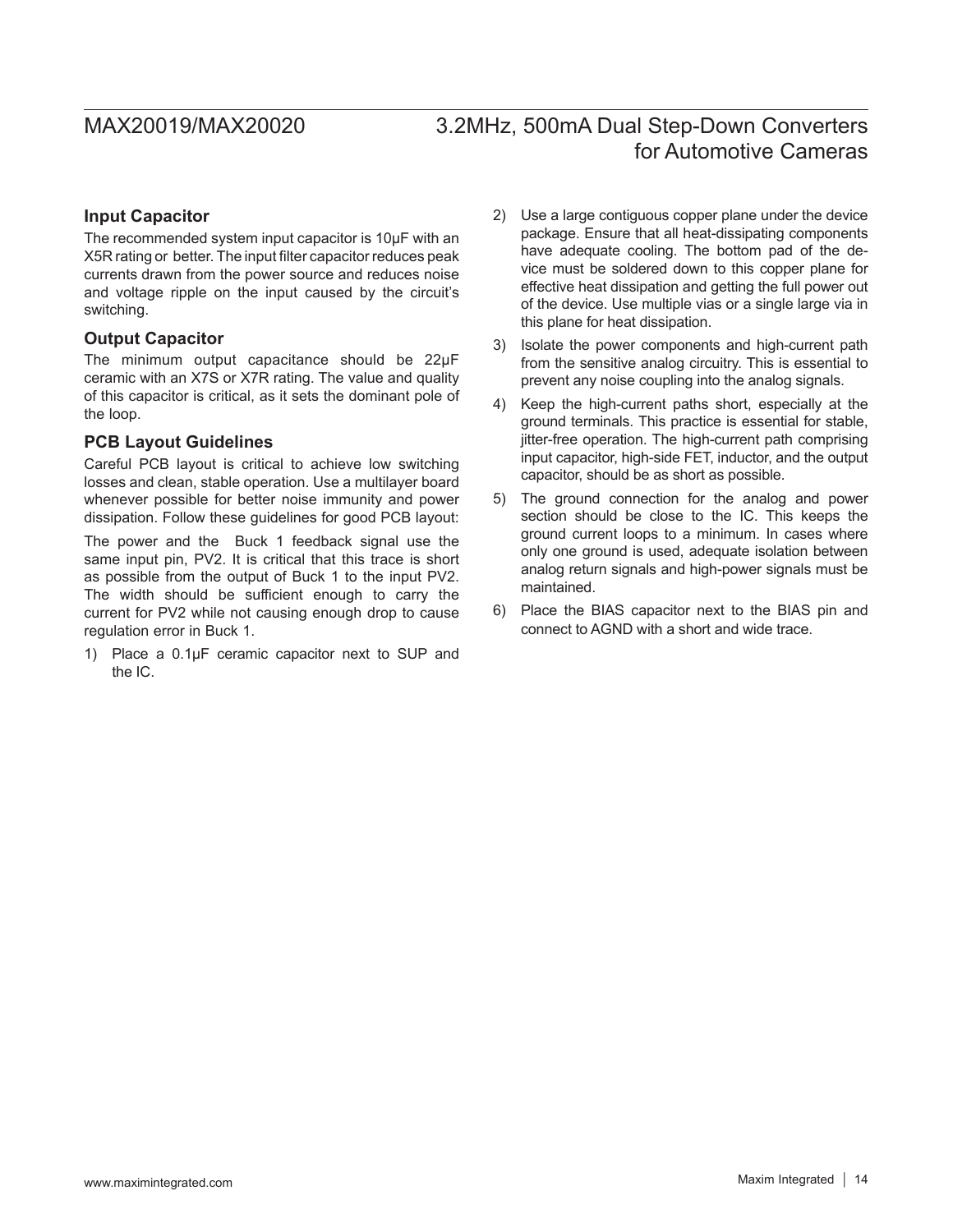# <span id="page-14-0"></span>**Simplified Typical Operating Circuits**

![](_page_14_Figure_3.jpeg)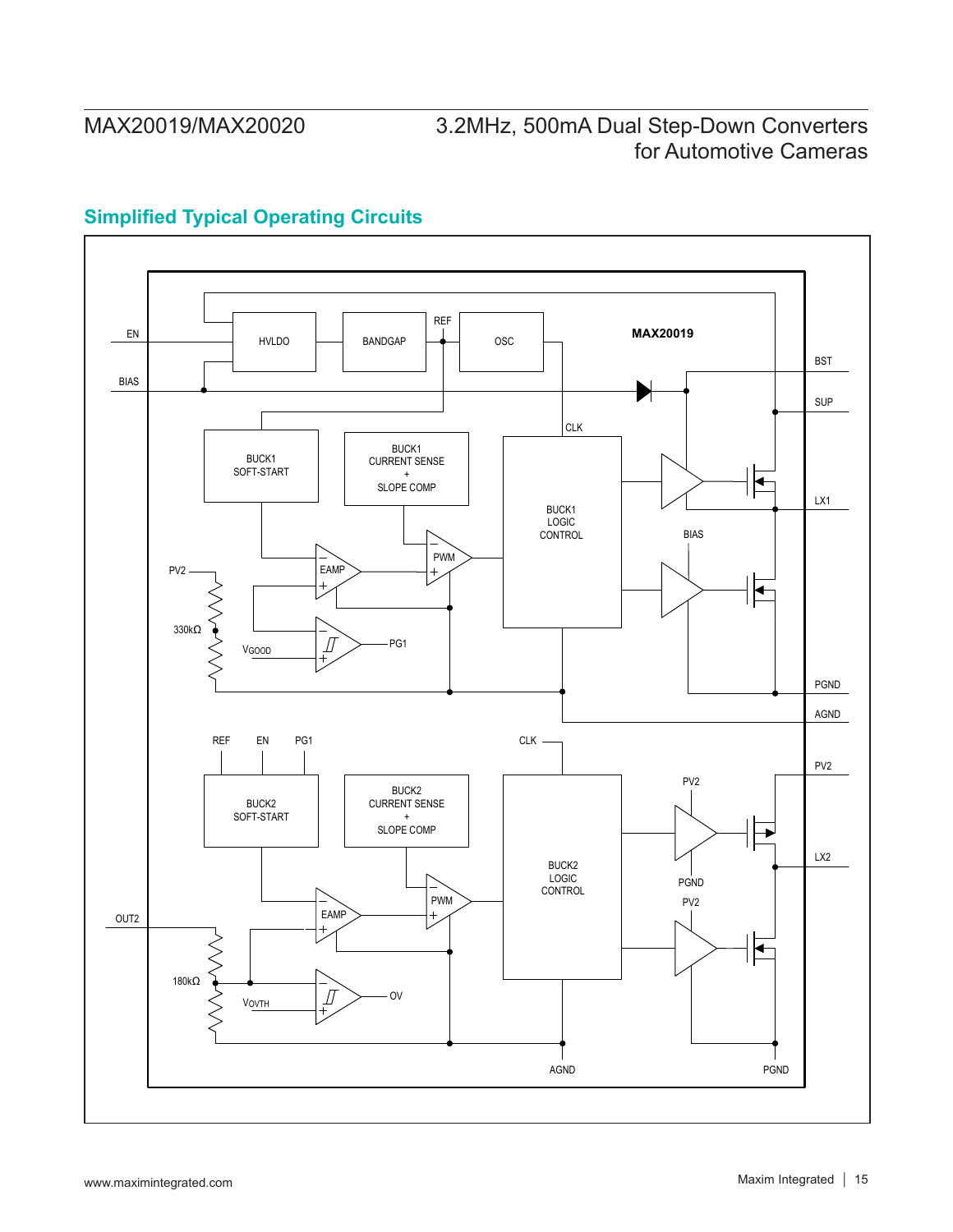## **Simplified Typical Operating Circuits (continued)**

![](_page_15_Figure_3.jpeg)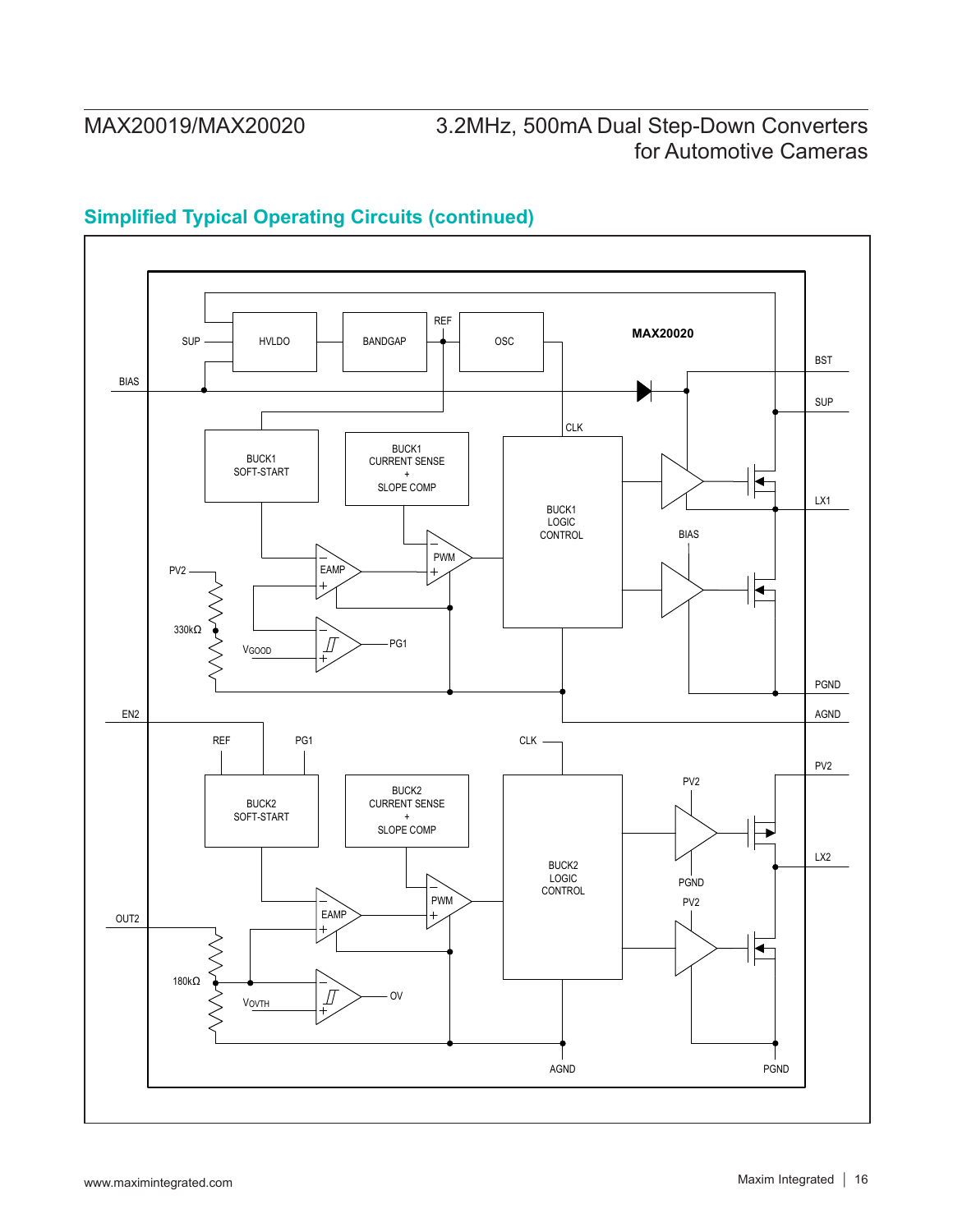## <span id="page-16-0"></span>**Ordering Information**

| <b>PART</b>            | <b>SEQUENCING</b> | <b>PIN-PACKAGE</b> | OUT1 (V) | OUT2 (V) | $f_{SW}$<br>(MHz) | <b>SPREAD</b><br><b>SPECTRUM</b> |
|------------------------|-------------------|--------------------|----------|----------|-------------------|----------------------------------|
| <b>MAX20019ATBA/V+</b> | Off               | 10 TDFN-EP*        | 3.3      | 1.8      | 3.2               | On                               |
| MAX20019ATBA/VY+       | Off               | 10 SWTDFN-EP*      | 3.3      | 1.8      | 3.2               | On                               |
| MAX20019ATBB/V+        | Off               | 10 TDFN-EP*        | 2.8      | 1.8      | 3.2               | On                               |
| MAX20019ATBC/V+        | Off               | 10 TDFN-EP*        | 3.3      | 1.2      | 3.2               | On                               |
| MAX20019ATBD/V+        | Off               | 10 TDFN-EP*        | 2.8      | 1.2      | 3.2               | On                               |
| MAX20019ATBE/V+**      | Off               | 10 TDFN-EP*        | 3.3      | 1.8      | 3.2               | Off                              |
| MAX20019ATBF/V+**      | Off               | 10 TDFN-EP*        | 2.8      | 1.8      | 3.2               | Off                              |
| MAX20019ATBG/V+        | Off               | 10 TDFN-EP*        | 3.3      | 1.2      | 3.2               | Off                              |
| MAX20019ATBH/V+**      | Off               | 10 TDFN-EP*        | 2.8      | 1.2      | 3.2               | Off                              |
| MAX20019ATBI/V+        | Off               | 10 TDFN-EP*        | 3.3      | 1.0      | 3.2               | On                               |
| MAX20019ATBJ/V+        | Off               | 10 TDFN-EP*        | 3.3      | 1.8      | 2.2               | On                               |
| <b>MAX20020ATBA/V+</b> | On                | 10 TDFN-EP*        | 3.3      | 1.8      | 3.2               | On                               |
| MAX20020ATBB/V+        | On                | 10 TDFN-EP*        | 2.8      | 1.8      | 3.2               | On                               |
| MAX20020ATBC/V+        | On                | 10 TDFN-EP*        | 3.3      | 1.2      | 3.2               | On                               |
| MAX20020ATBD/V+        | On                | 10 TDFN-EP*        | 2.8      | 1.2      | 3.2               | On                               |
| MAX20020ATBK/VY+**     | On                | 10 SWTDFN-EP*      | 3.3      | 1.82     | 3.2               | On                               |

**Note:** All devices operate over the -40°C to +125°C automotive temperature range.

/V denotes an automotive qualified part.

+Denotes a lead(Pb)-free/RoHS-compliant package.

SW = Side-wettable TDFN package.

\*EP = Exposed pad.

\*\*Future product—contact factory for availability.

**Chip Information**

PROCESS: CMOS

**Contact factory for the following options:**

- 
- 
- 2.2MHz or SS = Off<br>• OUT2: 1.5V or 1V<br>• OUT1 and OUT2: 5V and 3.3V